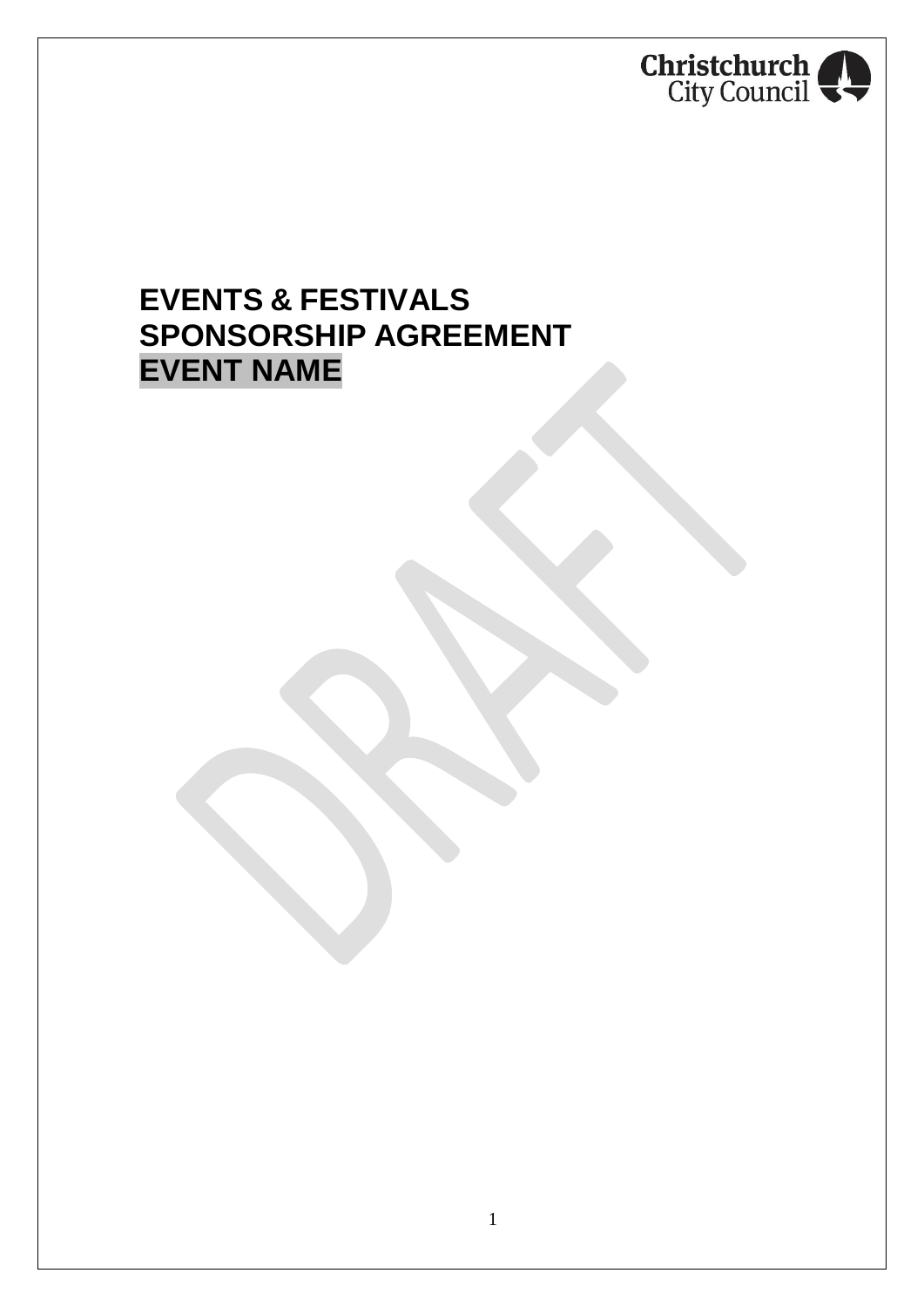

# EVENT NAME + YEAR SPONSORSHIP AGREEMENT

### Parties

Christchurch City Council (the "**Council**")

### Organisation (the "**Organiser**")

### Background

- A. The Organiser is to organise an event in Christchurch as described in the Reference Schedule (the "**Event**").
- B. The Council has agreed to provide support for the Event, in accordance with the Sponsorship Category as described in the Reference Schedule (the "**Sponsorship**").

### Agreement

- 1. The Organiser agrees that the Event is to be provided on the terms and conditions set out in this Agreement.
- 2. The Council will provide Sponsorship on the terms and conditions set out in this Agreement.
- 3. The following documents shall form the Agreement in order of precedence:-
	- · This Form of Agreement
	- The Reference Schedule
	- The Terms and Conditions
	- Schedule One Rights and Entitlements
	- Schedule Two Event Report
	- Schedule Three Special Terms.
	- Schedule Four –Insurance Certificates.
	- Schedule Five Confirmation of Organiser's Health and Safety Plan *Schedules to be included as required*

### Execution

Dated ………………………………………………………………………………..(**Execution Date**)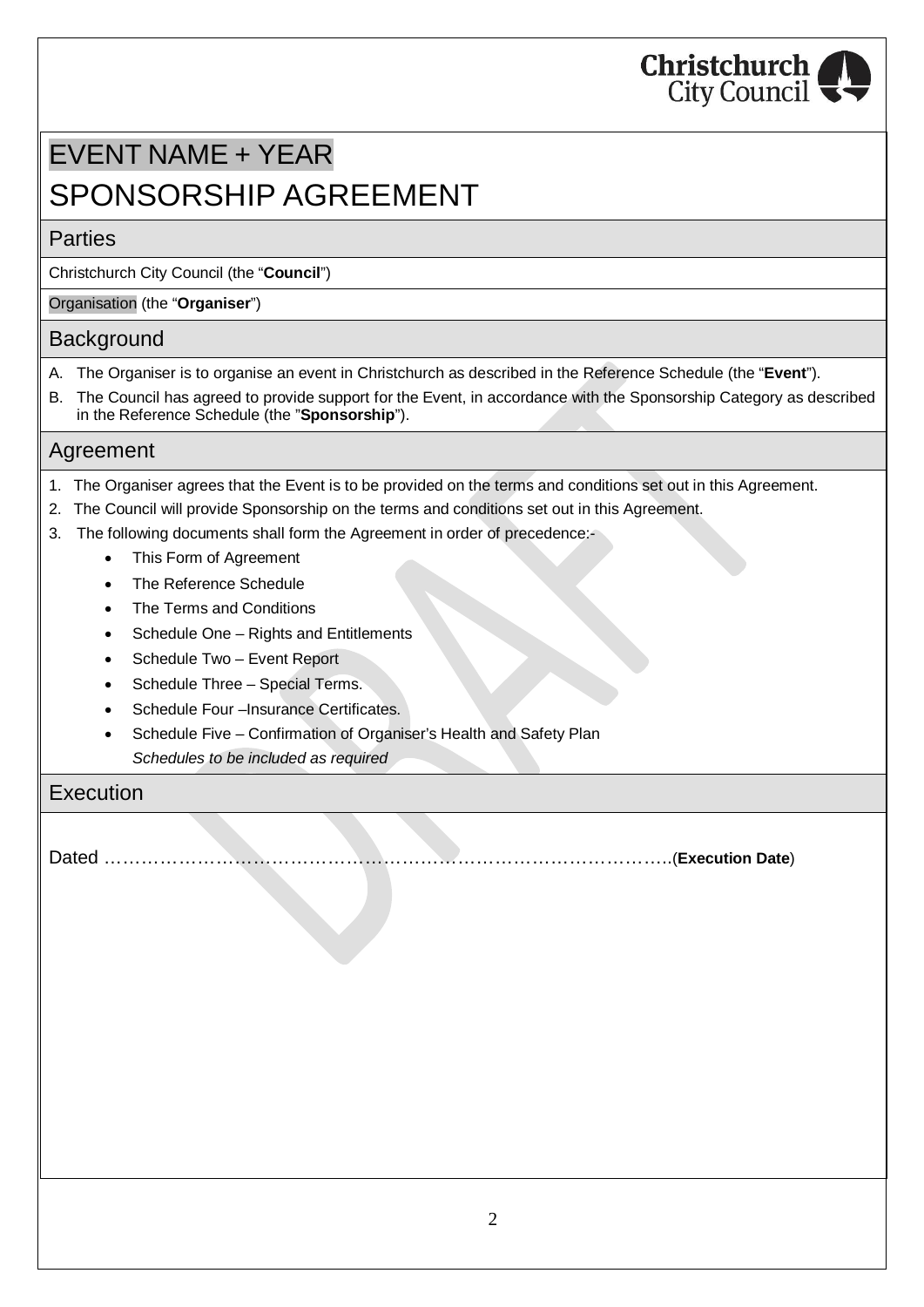|                                                                                    | Christchurch       |
|------------------------------------------------------------------------------------|--------------------|
| Signed for and on behalf of Christchurch City Council by                           |                    |
|                                                                                    |                    |
| Relevant Unit Manager or Delegated Authority<br>signature, named by Council Report | Witness signature  |
| Print name                                                                         | Print name         |
| Print title                                                                        | .<br>Print title   |
| Date:                                                                              | Date:              |
| Signed for and on behalf of Organisation by                                        |                    |
|                                                                                    |                    |
| .<br>Director signature                                                            | Witness signature  |
| .<br>Print name                                                                    | Print name         |
| Print title                                                                        | <b>Print title</b> |
| Date:                                                                              | Date:              |

Note: If an individual signs, the signature is to be witnessed. If a company signs, and there is only one director, the signature is to be witnessed. If two directors sign, no witness is necessary. If an authorised signatory signs, the signature is to be witnessed.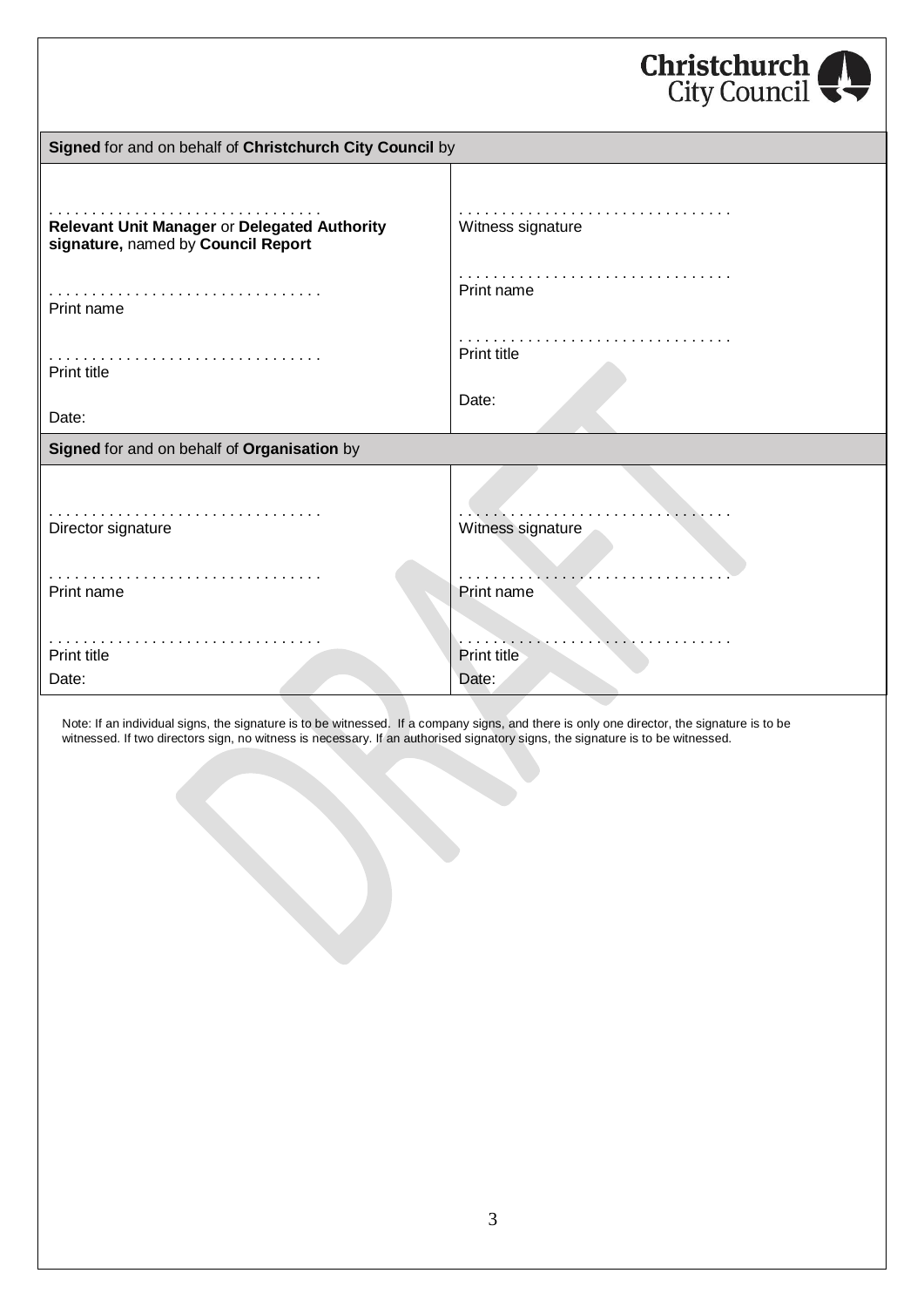

| EVENT/ FESTIVAL SPONSORSHIP AGREEMENT<br><b>REFERENCE SCHEDULE</b><br><b>Event Details</b> |  |  |
|--------------------------------------------------------------------------------------------|--|--|
|                                                                                            |  |  |
| Description of Event                                                                       |  |  |
| Event Date(s):                                                                             |  |  |
| Location:                                                                                  |  |  |
| Anticipated number of participants/<br>spectators.                                         |  |  |
| Event Objectives                                                                           |  |  |
| <b>Sponsorship Overview</b>                                                                |  |  |
| Term:                                                                                      |  |  |
| Exclusive/Non-Exclusive:                                                                   |  |  |
| Sponsorship Category:                                                                      |  |  |
| Funding                                                                                    |  |  |
| Sponsorship Sum:                                                                           |  |  |
| Payment Schedule:                                                                          |  |  |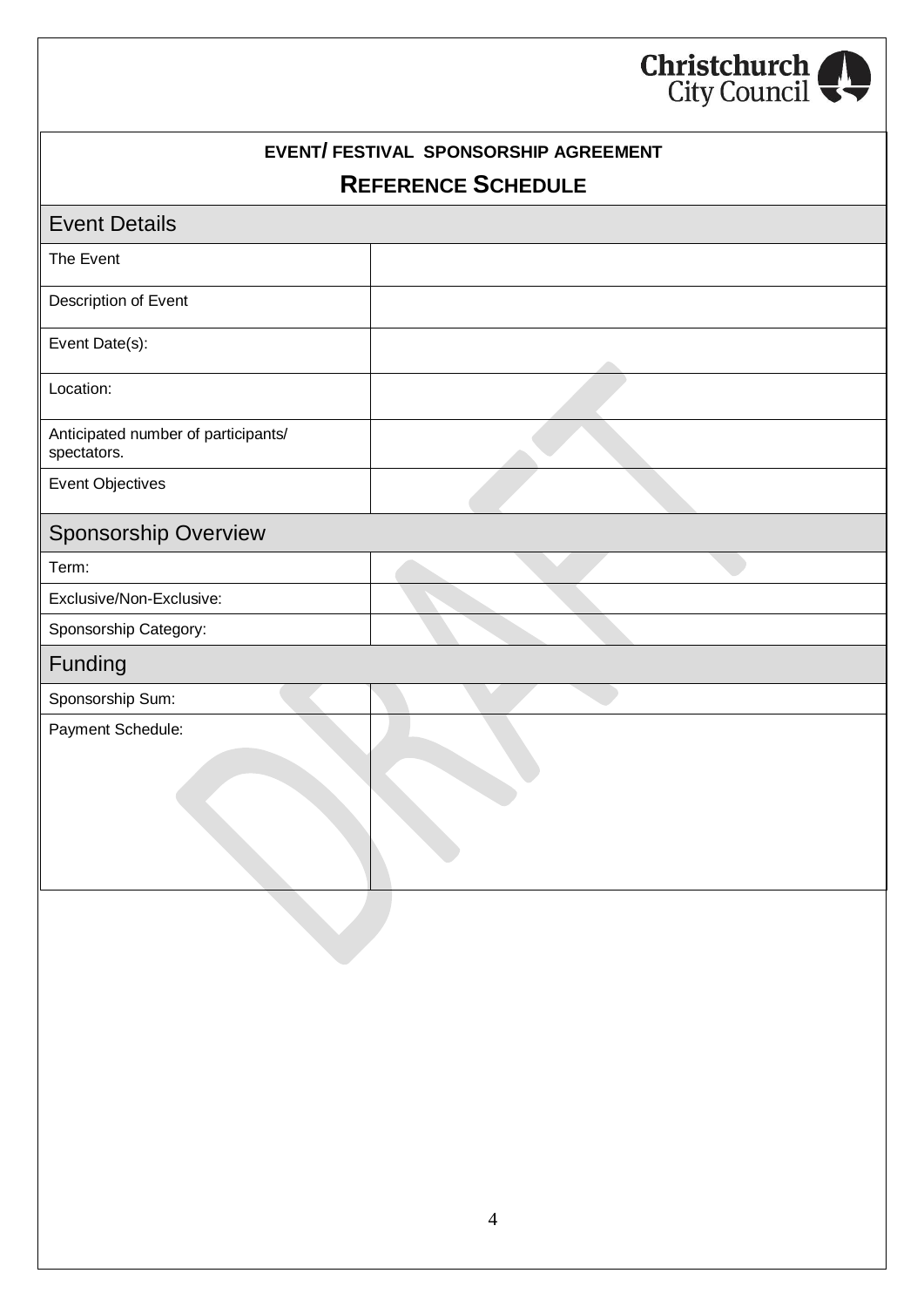

| Sponsorship Conditions:                                                    |  |
|----------------------------------------------------------------------------|--|
| <b>Council Support</b>                                                     |  |
| Description of any Product and/or Service to<br>be provided by the Council |  |
| Estimated value of Product and/or Service:                                 |  |
|                                                                            |  |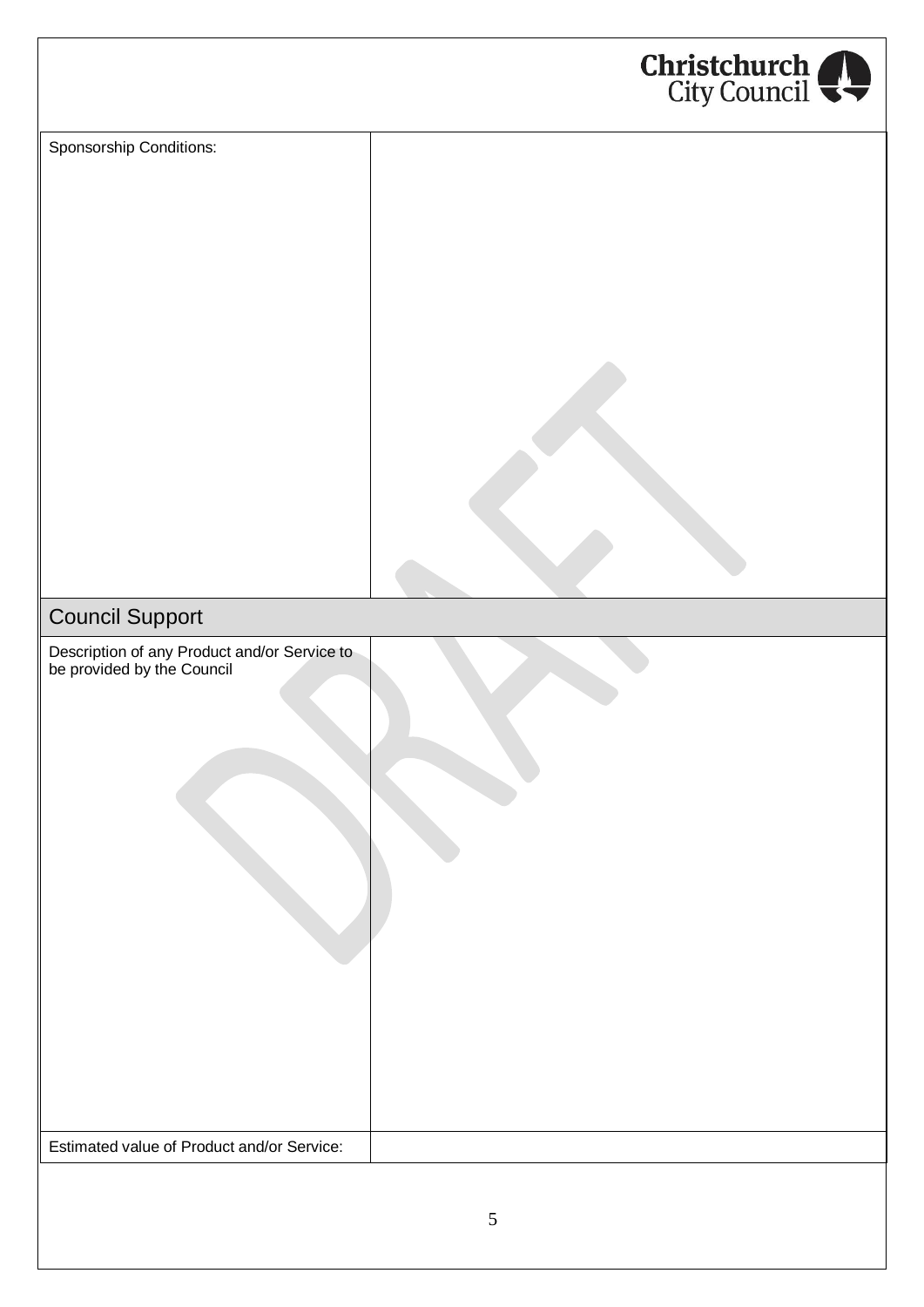

| <b>Representatives</b>      |                      |
|-----------------------------|----------------------|
| Council's Representative:   | Name:                |
|                             | Email:               |
|                             | Contact Phone No: [] |
| Organiser's Representative: | Name:                |
|                             | Email:               |
|                             | Contact Phone No:    |
| <b>Address for Notices</b>  |                      |

| Council Address:     | Postal: PO Box 73054, Christchurch 8154 |
|----------------------|-----------------------------------------|
| Organiser's Address: | Postal:                                 |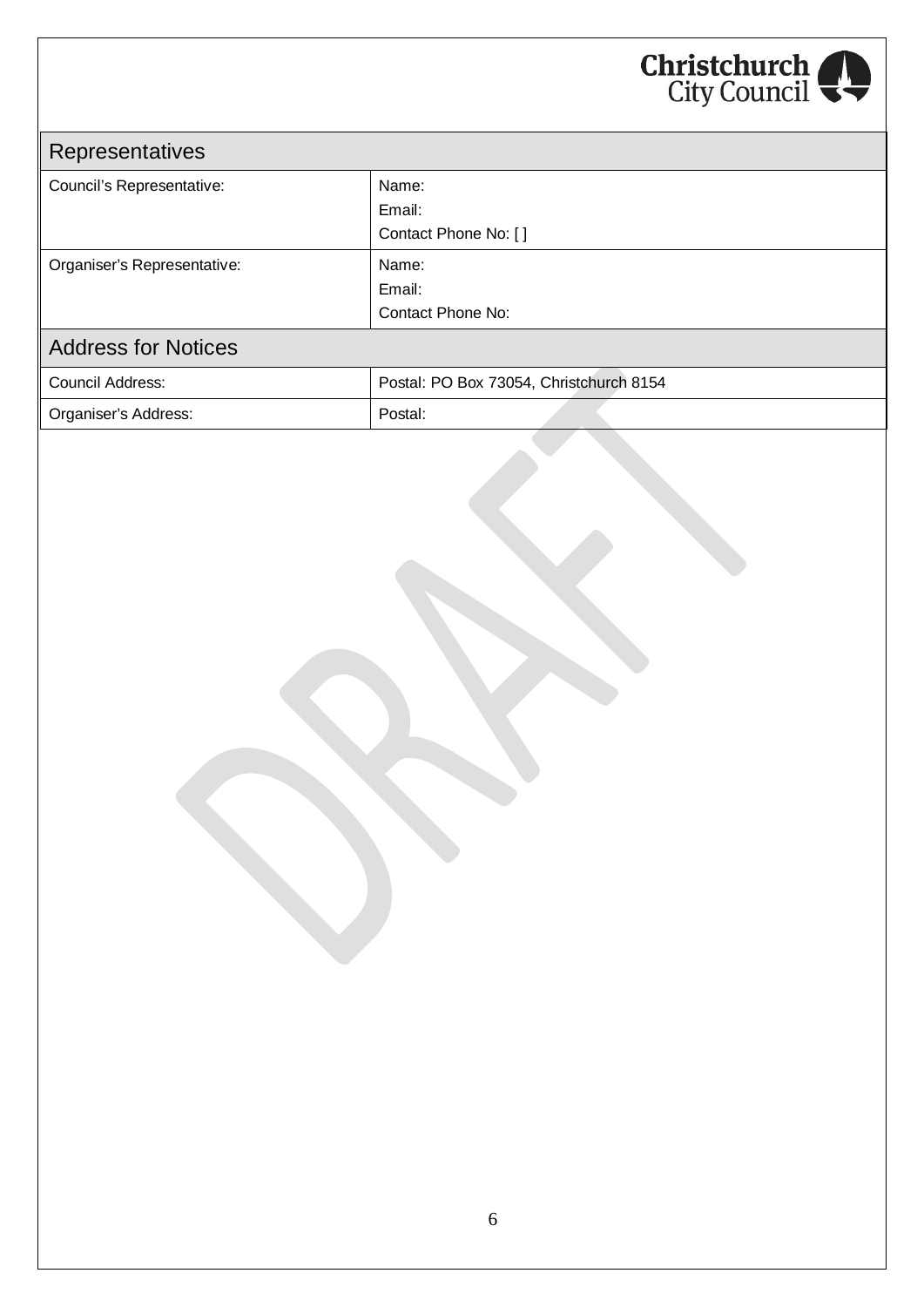

### **EVENT/FESTIVAL SPONSORSHIP AGREEMENT TERMS AND CONDITIONS**

#### **1. ORGANISER'S OBLIGATIONS**

- **1.1** The Organiser acknowledges that the Council has no financial or other responsibility for the Event, including for any debts of the Organiser, other than as set out in this Agreement.
- **1.2** The Organiser will organise and manage the Event, and provide the Event on each Event Date:
	- (a) In compliance with the Event Details (as specified in the Reference Schedule);
	- (b) To a high standard and in accordance with best practice and applicable event management standards;
	- (c) In accordance with all applicable legislation, regulations and by-laws;
	- (d) In accordance with all objectives, policies and standards of the Council including but not limited to policies relevant to public events, such as traffic management, health and safety and the reduction of alcohol related harm; and
	- (e) In accordance with the rules of its organisation.
- **1.3** In providing the Event, the Organiser will:
	- (a) Act in good faith towards the Council and will not do anything which, in the reasonable opinion of the Council, would materially alter or otherwise devalue the rights of the Council under this Agreement, or bring the Council's name or reputation into disrepute; and
	- (b) Ensure that, where reasonably requested by the Council, effective joint planning occurs between the Organiser and organisations such as (but not limited to) the Police, relevant Licensing agencies, security services and Health agencies; and
	- (c) Adhere to the obligations contained in the Schedule Three of this Agreement.

#### **2. SPONSORSHIP**

**2.1** The Council is a sponsor of the Event in the Sponsorship Category specified in the Reference Schedule.

#### **Sponsorship Funding**

- **2.2** If the Council is providing a Sponsorship Sum then:
	- (a) The Council will pay to the Organiser the Sponsorship Sum specified in the Reference Schedule PROVIDED THAT
		- i. The Agreement has been signed by both parties;
		- ii. The Organiser has met the applicable Sponsorship Conditions;
		- iii. The Organiser has provided to the Council a signed Health and Safety Plan in accordance with clause 7 (see Reference Schedule);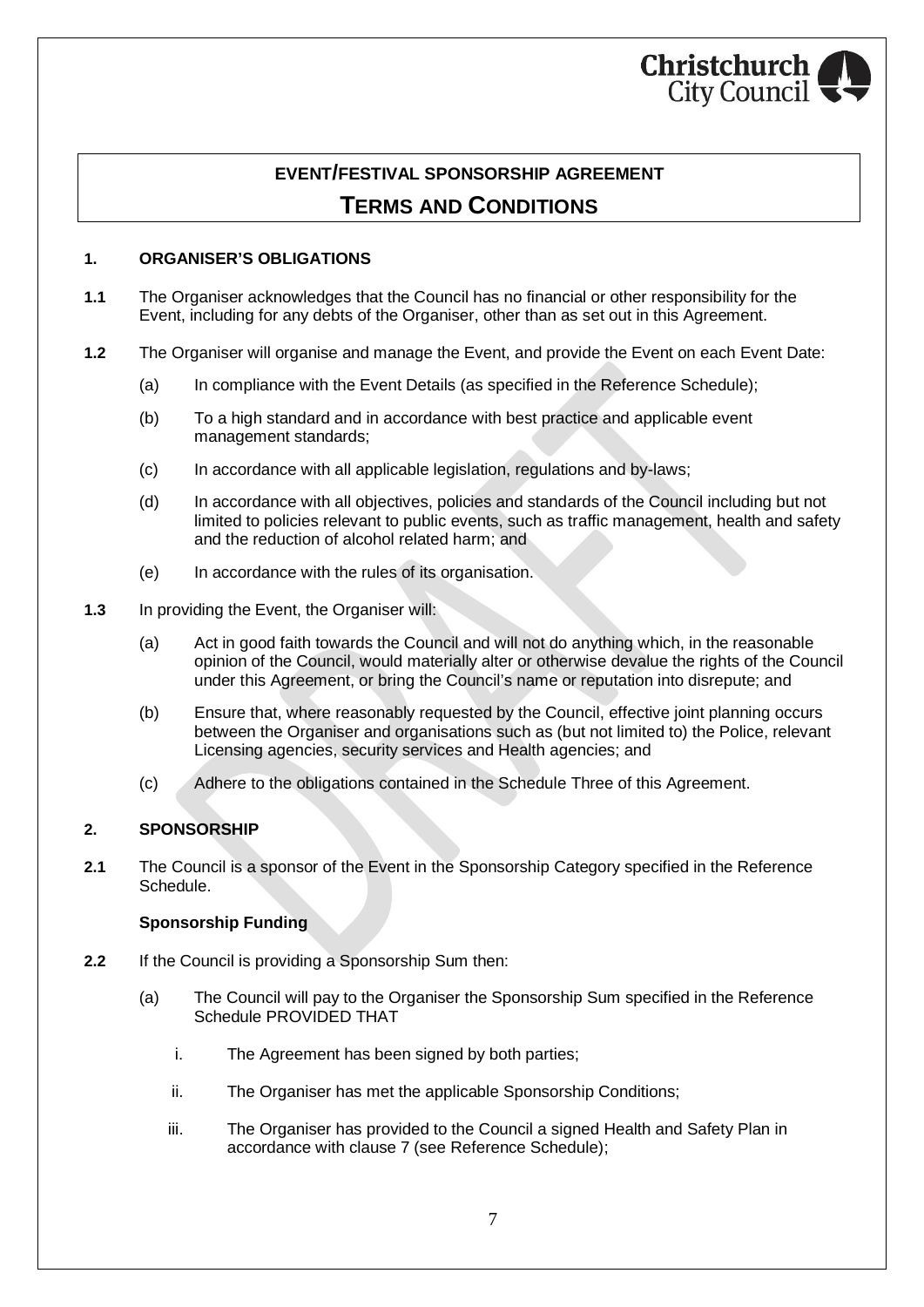

- iv. The Organiser has provided to the Council confirmation of the insurance held by the Organiser in accordance with clause 8 (see Reference Schedule); and
- v. The Organiser has provided to the Council all documentation which the Council has made a written request to the Organiser for. Documentation may include all applicable consents, plans, licences, permits, permissions and any other authorisations required for the Event; and
- vi. If the Sponsorship Sum is to be paid in instalments then the final instalment will be paid following the receipt of an Event Report from the Organiser and provided that the Event Report has been approved by the Council (such approval not to be unreasonably withheld).
- (b) The Council will pay the Sponsorship Sum on the relevant Payment Dates specified in the Reference Schedule, to a bank account nominated by the Organiser.
- (c) The Sponsorship Sum is not transferable to any other event.

#### **Sponsorship Product and/or Services**

**2.3** If the Council is providing Product and/or Services then the Council will provide the Products and/or Services specified in the Reference Schedule in accordance with Schedule One.

#### **3. SPONSORSHIP CONDITIONS**

- **3.1** Payment of the Sponsorship Sum is contingent on the conditions set out in this clause 3 and the Reference Schedule, where applicable, being met.
- **3.2** Upon payment of the Sponsorship Sum to the Organiser, the Rights and Entitlements set out in Schedules One and Two shall apply in respect of the Event.
- **3.3** The Organiser will consult and collaborate with the Council, in the development (including, but not limited to, form and content) of:
	- (a) The promotional material to be used in connection with the Event; and
	- (b) The marketing and promotional plan for the Event.
- **3.4** The Organiser will not print or publicise any Promotional Material that it produces in relation to the Event and/or the Sponsorship without the prior consent of the Council's Representative, such consent not to be unreasonably withheld.
- **3.5** Each party will ensure that all Promotional Material that it produces, and all publicity that it generates, in connection with the Event and/or the Sponsorship complies with Codes of Practice of the Advertising Standards Authority and the standards required under the Fair Trading Act 1986.
- **3.6** The Organiser will incorporate the Council's logo and/or Marks in Promotional Material. For the purposes of fulfilling this obligation, the Council grants to the Organiser a non-exclusive, nontransferable licence to use the Council's Logo and Marks during the term of this Agreement.
- **3.7** The Organiser will not use the Council's Logo and/ or Marks without the prior consent of the Council's Representative.
- **3.8** The Organiser will promptly notify the Council of any material amendments to the nature of the Event or the marketing and promotional plan for the Event. Where, as a result of such material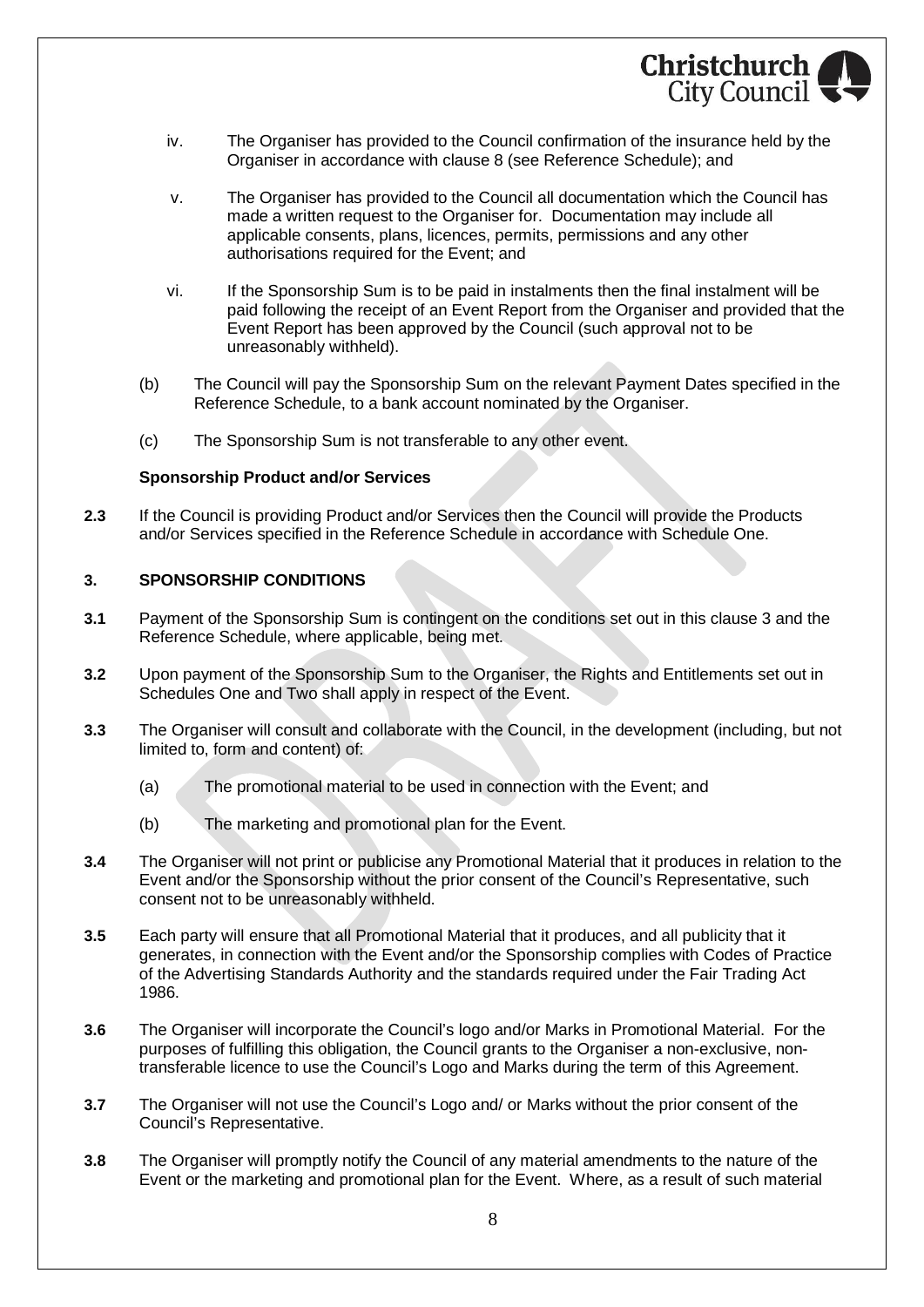

amendments, the objectives of the Council or the Event are inconsistent with the Council's objectives and policies, or negatively impact on the Council the Council may terminate this Agreement.

#### **3.9 Event evaluation**

Evaluation: The Organiser will provide full support to Council conducting an evaluation of the event that will include but is not limited to the following elements:

- (a) Assessment of the event budget, expenditure and economic benefit.
- (b) Analysis of media coverage and exposure, and level of media attending
- (c) Total event attendance and breakdown of any ticket sales data
- (d) Attendee satisfaction of event
- (e) Domestic and international visitor levels.
- **3.10** The Organiser shall provide Council with the right at no cost to Council for input into and access to use any evaluation and research undertaken for the Event by the Organiser, including but not limited to satisfaction, media exposure and economic impact results.

The evaluation is likely to include but not limited to:

- (a) The number of people that attended the Event, and where they were from;
- (b) The number of visitor nights caused by the Event;
- (c) The impact of the Event on Christchurch's GDP;
- (d) The return on Council's investment in the Event; and
- (e) Overall satisfaction levels among Event attendees.

#### **4. PAYMENT**

- **4.1** The Organiser will provide the Council's Accounts Payable section, at least 15 Business days prior to each Payment Date specified in the Reference Schedule, a GST tax invoice for the relevant instalment of the Sponsorship Sum, stating the Purchase Order number and description of the Event. Invoices received without all of these details will be returned to the Organiser, unpaid.
- **4.2** Invoices are to be addressed to:

**Christchurch City Council** PO Box 73015 CHRISTCHURCH 8154 Attention: Accounts Payable Email: accountspayable@ccc.govt.nz

#### Electronic Payment

Payment will be effected by Electronic Funds Transfer (**EFT**) (direct credit).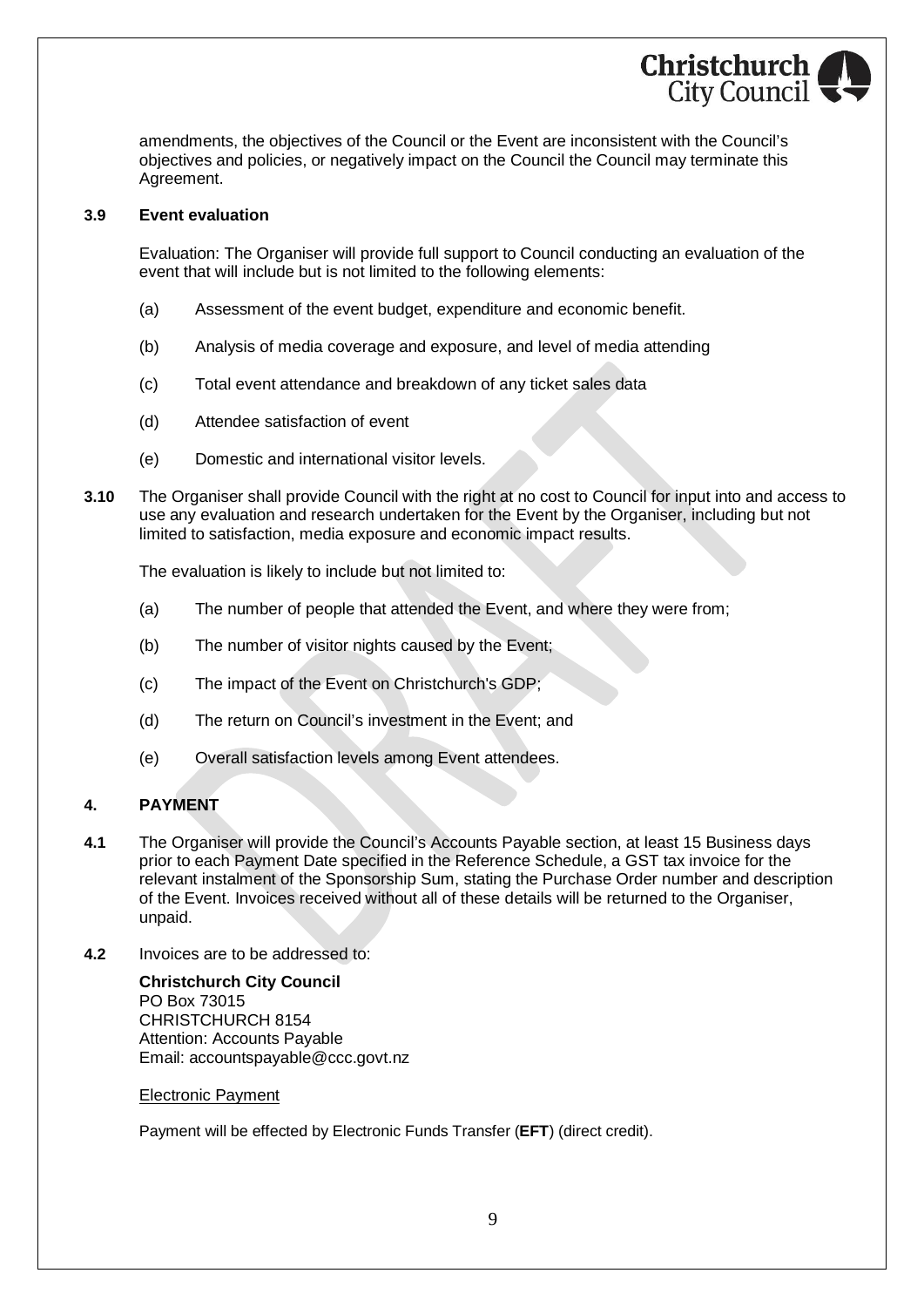**4.3** Any invoices provided by the Organiser which have not met the requirements of this Payment clause will not be effected.

#### **5. REVIEW OF SPONSORSHIP**

- **5.1** Without limiting the Council's right to termination under clause 13. the parties agree that where the Term of this Agreement is for more than one (1) year, the Council shall be entitled to review the Sponsorship; and
	- (a) The Council may decline to make further Sponsorship if as a result of the Council's budgetary processes under the Long Term Council Community Plan, the funding available for the Event is reduced or varied; or

Christchurch City Council

(b) The Council may, acting reasonably, revise the Sponsorship to be provided for the Event and if so, will notify the Organiser of the revised Sponsorship as soon as possible.

#### **6. MEETINGS AND REPORTS**

- **6.1** The Organiser and the Council will each appoint a representative, as specified in the Reference Schedule, who will be authorised to give and receive all directions and instructions in connection with the matters set out in this Agreement.
- **6.2** The Representatives agree to meet as reasonably required by either party in order to discuss the matters set out in this Agreement and progress made in connection with the Event.
- **6.3** The Organiser will, within six (6) weeks of the conclusion of the Event, provide the Council with an Event Report setting out in reasonable detail the matters specified in Schedule Two.
- **6.4** The Council will, within three (3) weeks of the receipt by the Council of the Event Report , either:
	- (a) confirm that it accepts the Event Report; or
	- (b) acting reasonably, advise that it does not accept the Event Report and the reasons for the non-acceptance, in which case the Organiser has a further two (2) weeks to rectify the Event Report.

#### **7. HEALTH AND SAFETY**

- **7.1** The Organiser, and their relevant contractors and subcontractors are PCBUs, as defined in section 17 of the Health and Safety at Work Act 2015, and must comply at all times with that Act and its regulations. Nothing in this Agreement shall be taken to limit the duties owed by any person under the Health and Safety at Work Act 2015.
- **7.2** The Organiser shall ensure, so far as is reasonably practicable, the health and safety of:
	- (a) Its workers, while they are at work at the Event; and
	- (b) Any workers whose activities in carrying out work at the Event are influenced or directed by the Organiser;
	- (c) The Organiser shall ensure, so far as is reasonably practicable, that the health and safety of other persons is not put at risk from work carried out by the Organiser as part of the Event.
- **7.3** In the event that the Council and/ or the Organiser, and any contractors and subcontractors have duties in relation to the same matter imposed by or under the Health and Safety at Work Act 2015,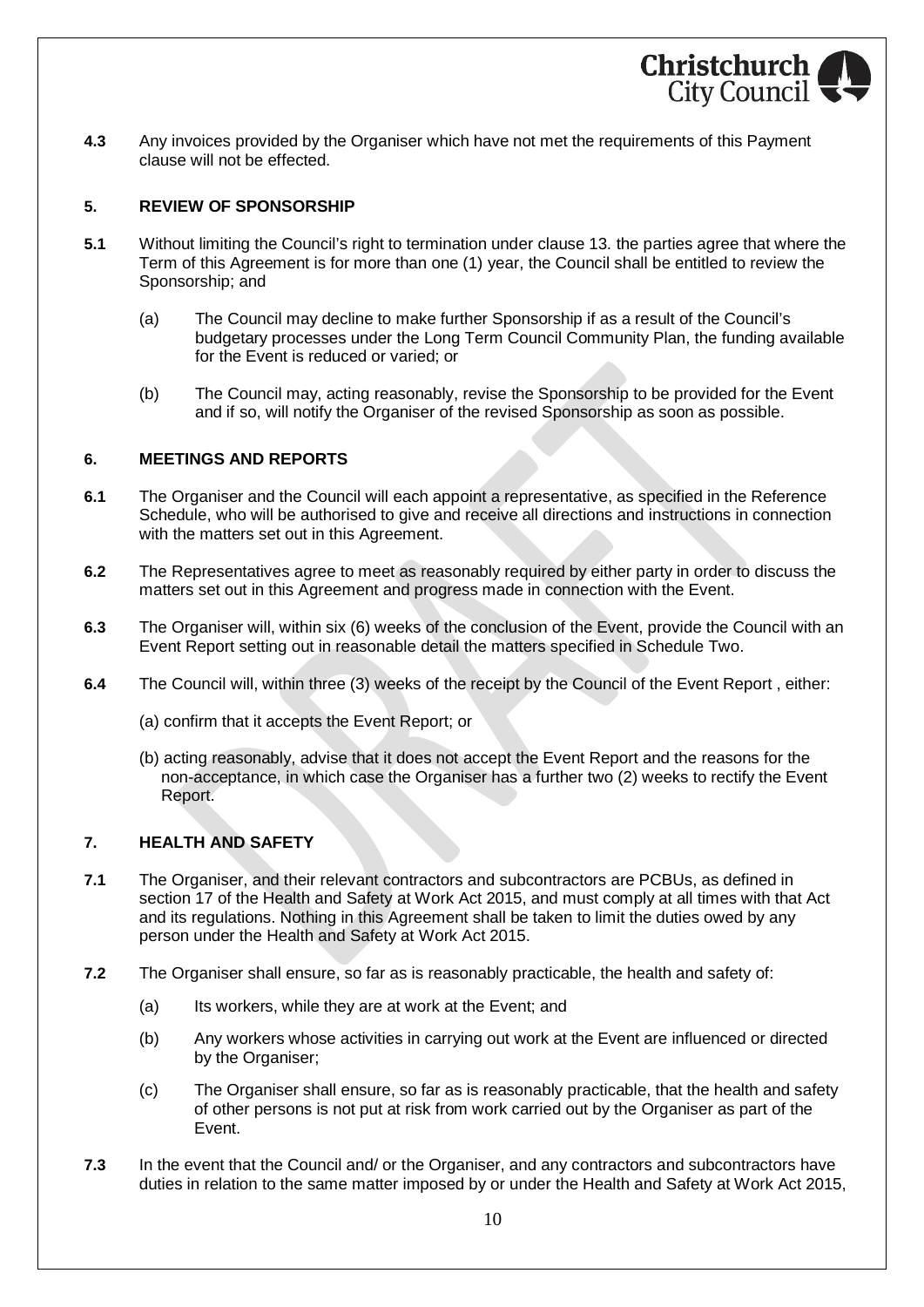

they must, so far as is reasonably practicable, consult, cooperate, and coordinate activities with each other.

- **7.4 Health and Safety Plan:** The Organiser must cooperate with the Council and any other relevant PCBU, and provide, to the Council's reasonable satisfaction, a Health and Safety Plan for all workers, and contractors, which must be signed by the Organiser prior to the relevant Event taking place.
- **7.5 Organiser's Responsibility**: The Organiser will ensure that its' workers at the Event during the Event acts in accordance with and at all times complies with:
	- (a) the Event policies and procedures regarding health and safety, including but not limited to evacuation procedures;
	- (b) any applicable safety programme including without limitation:
		- The "Guide to Safe Working Practices in New Zealand Theatre and Entertainment Industry" which is available at www.etnz.org;
		- The Green Guide Guide to Safety at Sportsgrounds:
		- Safety Planning Guidelines for Events available at www.civildefence.govt.nz;
	- (c) their duties under the Health and Safety at Work Act 2015.
- **7.6 Notification**: The Organiser will immediately notify the Council of any risks to health and safety which the Organiser observes or becomes aware of at the Event. The Organiser must also immediately notify the Council of any notifiable incident (as defined in the Health and Safety at Work Act 2015) it becomes aware of at the Event including those involving any equipment or any worker at the Event and the Organiser will provide the Council with such assistance as may be reasonably necessary to conduct any incident or accident investigation at no cost to the Council.
- **7.7** For the avoidance of doubt, the parties agree that the Council does not have any management or control over the Event.

#### **8. INSURANCE**

- **8.1** The Organiser will hold at its cost, at all times during the continuance of this Agreement, Public Liability Insurance of not less than \$2,000,000, on terms and with such insurers as the Council may reasonably require. A Public Liability Insurance Certificate in accordance with Schedule 4 must be supplied.
- **8.2** Where the Organiser is in breach of any of its obligations under this Clause 9, the Council may suspend its obligations under this Agreement.

#### **9. INDEMNITY**

**9.1** The Organiser indemnifies the Council in respect of all costs (including legal costs) claims, liabilities, losses, damage and expenses suffered or incurred by the Council and any other person claiming through the Council as a direct or indirect consequence of any unlawful, negligent, tortious, criminal, reckless or dishonest errors, acts or omissions of the Organiser in the performance of its obligations under this Agreement.

#### **10. INTELLECTUAL PROPERTY**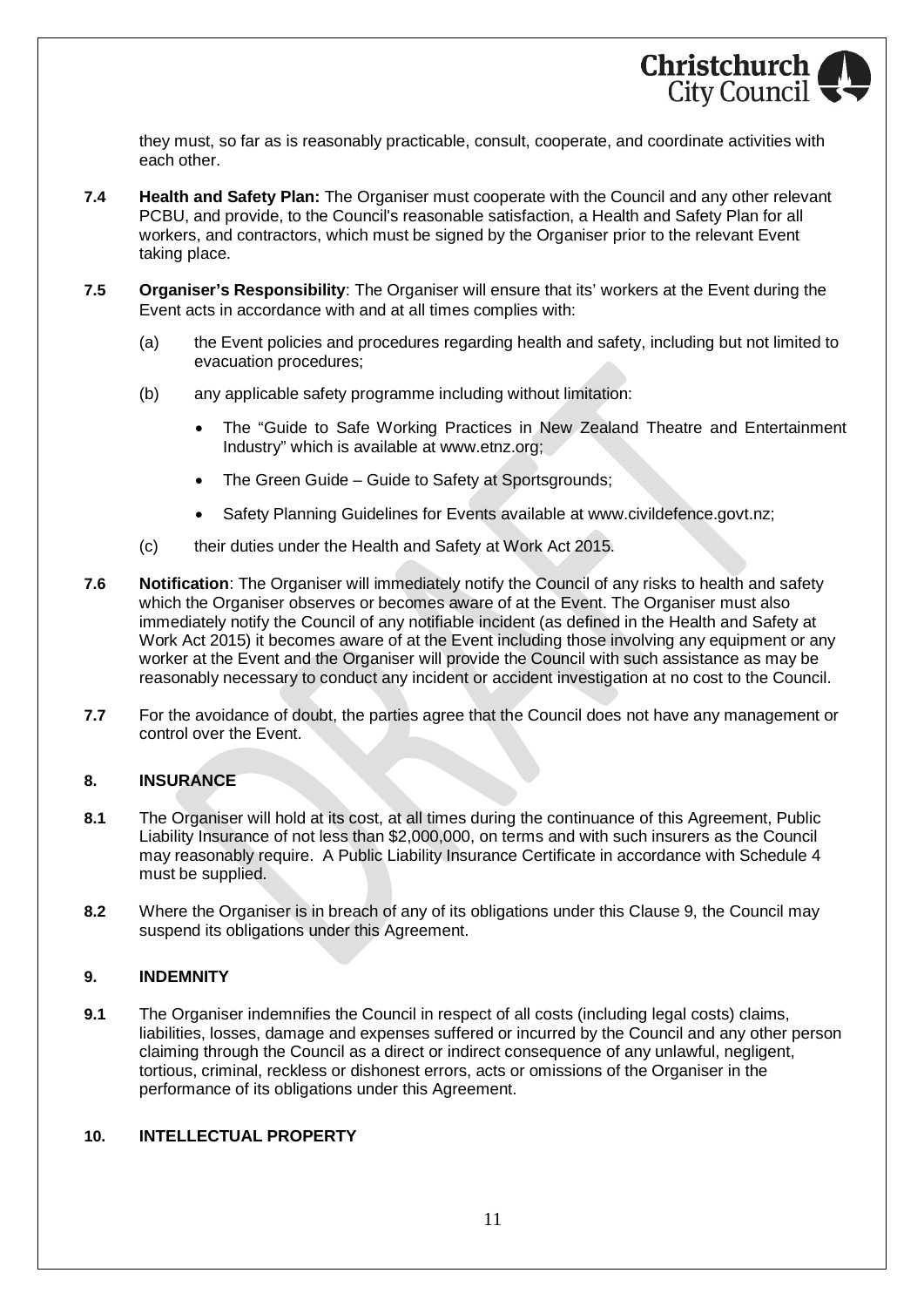

- **10.1** Except as expressly provided in this Agreement, neither party has the right to use the other party's name or their product's names, logos, trademarks or other intellectual property in any manner.
- **10.2** The Organiser warrants that it has the authority, copyrights, permissions or licences that may be required for the Event and shall indemnify and keep indemnified the Council from and against all claims, liabilities, losses, damages and expenses suffered or incurred by the Council in connection with any breach of the Organiser of the warranties contained in this clause 10.2.

#### **11. FORCE MAJEURE**

**11.1** Neither party will be responsible for any act, omission or failure to fulfil its obligations under this Agreement if such act, omission or failure arises from any cause reasonably beyond its control, which includes floods, earthquakes and other acts of God but excludes any industrial actions or business trading risk.

#### **12. CONFIDENTIALITY**

- **12.1** The parties agree that any Confidential Information pertaining to this Agreement remains strictly confidential and is not to be disclosed to any other party except in the circumstances where:
	- (a) The Confidential Information is already in the public domain (otherwise than by breach of this clause);
	- (b) A party is required to release the Confidential Information by any statutory or regulatory obligation (including the Council's obligations under the Local Government Official Information and Meetings Act 1987), or by any judicial or arbitration process;
	- (c) The other party has consented in writing to the disclosure of the Confidential Information; or
	- (d) The disclosure of Confidential Information is to an independent auditor as required in accordance with this Agreement.
- **12.2** Neither party will make any announcement or communication in relation to the Sponsorship or the relationship between the parties without first consulting the other party.

#### **13. DURATION AND TERMINATION**

- **13.1** This Agreement shall commence on the Execution Date and shall continue for the Term unless earlier terminated in accordance with this Agreement.
- **13.2** The parties acknowledge that the Organiser may cancel or postpone the Event on any of all of the Event Dates owing to inclement weather conditions or for any cause beyond the reasonable control of the Organiser. For the avoidance of doubt, "inclement" shall be taken to mean weather conditions that are unacceptable to the Organiser, and as reasonably agreed to by the Council, in that such conditions would impair performance, cause damage to equipment or raise health and safety concerns. Where the Event is cancelled the relevant provisions of clause 14 shall apply.
- **13.3** The Council may immediately terminate this Agreement, either entirely or in part, by written notice to the Organiser if one or more of the following events occurs:
	- (a) The Organiser commits an act of bankruptcy, or makes any assignment or composition with its creditors or, being a company, has a receiver, liquidator, voluntary administrator or statutory manager appointed;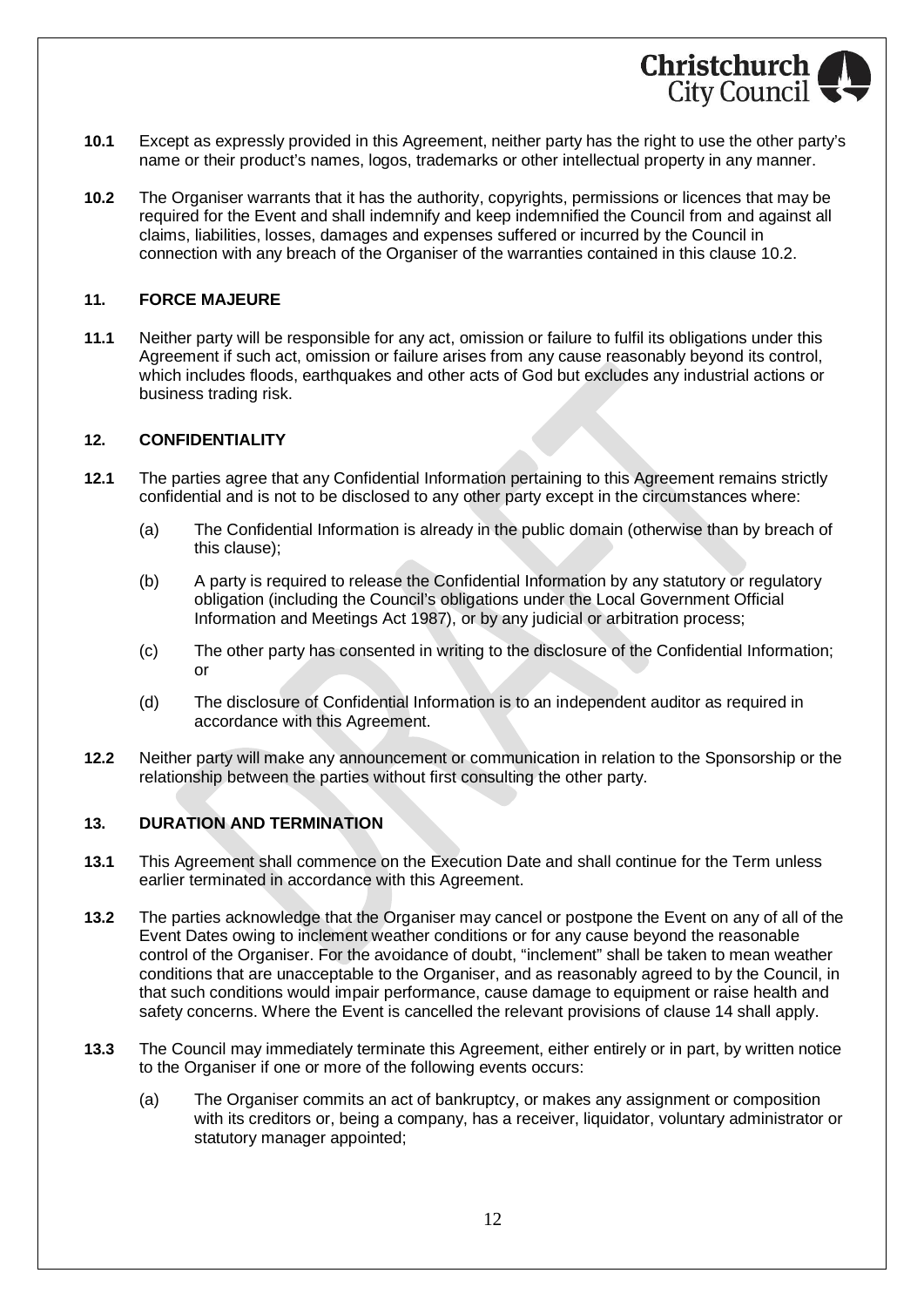

- (b) The Organiser ceases to carry on its business in whole or in part (except in the circumstances of force majeure);
- (c) If an individual, the Organiser dies or suffers a disability which prevents him or her from performing the Organiser's obligations under this Agreement;
- (d) As a result of the Council's budgetary processes under the Long-Term Council Community Plan, the funding available for the Event is reduced or varied;
- (e) If the Organiser, by any means whatsoever, causes the image or reputation of the Council to fall into disrepute.
- (f) There is, in the Council's reasonable opinion, an irretrievable breakdown in relations between the Council and the Organiser, a loss of confidence in the Organiser, or the Organiser fails to co-operate and meet with the Council;
- (g) The Organiser commits a breach of this Agreement and fails, after receipt of written notice requesting remedy of the breach within a reasonable timeframe, to remedy that breach within that timeframe;
- (h) The Organiser commits a material breach of this Agreement.

#### **14. CONSEQUENCES OF TERMINATION OR CANCELLATION**

- **14.1** On either cancellation of the Event, expiry of the Term or termination of this Agreement:
	- (a) Council shall be under no liability to the Organiser or any other person to pay any compensation or damages for any loss that the Organiser may suffer arising out of termination of this Agreement. No penalties or cancellation charges shall be payable by the Council.
	- (b) The parties will each immediately deliver to the other all documentation and property in their possession or control that belongs to the other party; and
	- (c) The Organiser's obligations contained under the provisions of the following clauses shall continue in force notwithstanding the cancellation of the Event, or the termination or expiry of this Agreement: Insurance, Indemnity, Intellectual Property, Confidentiality, Consequences of Termination or Cancellation; Dispute Resolution.
- **14.2** The parties agree to meet and negotiate in good faith the amount of the Sponsorship Sum (if any) that should be retained by the Organiser in recognition of any Sponsorship Sum utilised prior to cancellation. The Organiser must immediately refund to the Council the agreed amount of unutilised Sponsorship Sum. If the parties are unable to agree then Clause 15 shall apply.
- **14.3** On termination of the Agreement under clause 13.3 the Organiser must immediately refund to the Council the entire Sponsorship Sum.

#### **15. DISPUTE RESOLUTION**

**15.1** Without limiting the application of the sub-clauses below relating to dispute resolution, in the event of a dispute, disagreement or difference of opinion ("**Dispute**") arising under the Agreement, the party claiming that a Dispute has arisen must give written notice to the other party, specifying the nature of the Dispute. On receipt of such a notice, the parties shall endeavour to resolve the Dispute amicably and expeditiously, with a view to achieving prompt resolution.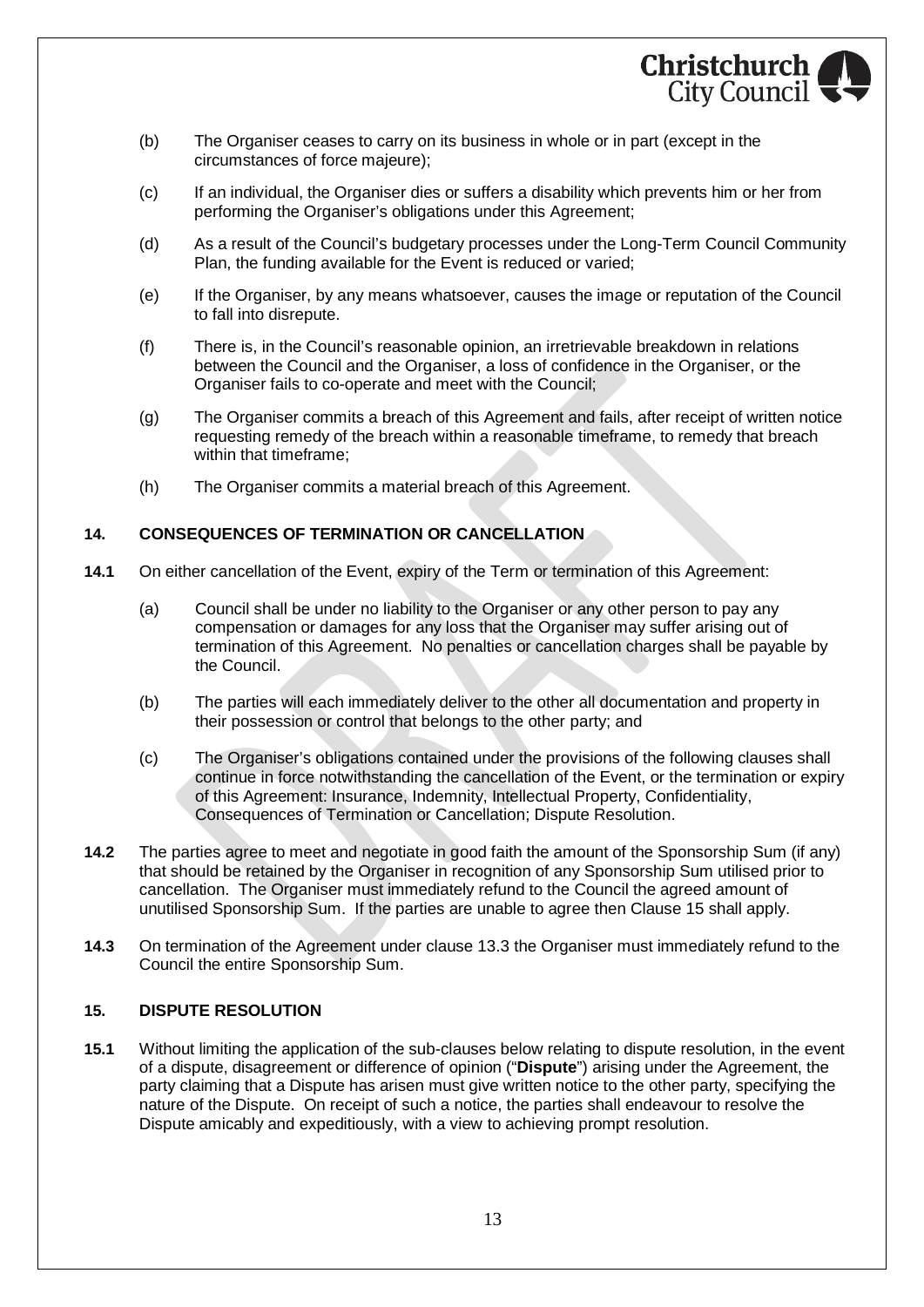

- **15.2** If the parties do not resolve the Dispute within 10 Business Days of receipt of a notice given under the sub-clause above, a party may, by written notice to the other, refer the Dispute to arbitration in accordance with the Arbitration Act 1996.
- **15.3** Pending the settlement of any Dispute, the parties shall continue to perform all their obligations under the Agreement except neither party shall be obliged to pay any money which is the subject of the Dispute.
- **15.4** Neither party may commence any court or arbitration proceedings relating to a Dispute unless it has complied with the sub-clauses above relating to dispute resolution (except where either of them seeks urgent interlocutory or injunctive relief).

#### **16. NOTICES**

- **16.1** All communications under this Agreement which are required to be in writing, shall be sent by mail with postage prepaid or by hand delivery to the Address for Notices set out in the Reference Schedule or such other address as a party has notified in writing.
- **16.2** Notice given in person is deemed to be served upon delivery or by post five (5) Business Days after the date of posting. Any notice served on a non-Business Day is deemed to have been served on the first Business Day after that day. The Council shall only be deemed to have received delivery of a notice upon the Council acknowledging in writing receipt of the notice.

#### **17. GENERAL**

#### **17.1 The Council as Regulatory Body**

- (a) The Organiser acknowledges that the Council, in terms of its regulatory function as a Local Authority, is obliged to and shall act as an independent Local Authority and not as a party to this Agreement. The Organiser shall have no right or claim against the Council in its capacity as a party to this Agreement as a result of any lawful action or decision made by the Council in the performance of its regulatory function except in the case of bad faith in its capacity as a party to this Agreement.
- (b) Any decision of the Council acting in its regulatory capacity shall not be construed as an approval of the Council as a party to this Agreement or as a variation unless otherwise expressly agreed.

#### **17.2 Governing Law and Jurisdiction**

This Agreement is governed by the laws of New Zealand. The parties agree to submit to the nonexclusive jurisdiction of the Courts of New Zealand.

#### **17.3 Severability**

In the event that any one or more of the provisions contained in this Agreement is declared invalid by an order, decree or judgment of any Court of competent jurisdiction, this Agreement will be read as if such provision had not been inserted. Where this action results in undue hardship on either party or constitutes a substantial deviation from the general intent and purpose of the parties as reflected in this Agreement, a variation rectifying such anticipated consequences will be entered into by the parties.

#### **17.4 Entire Agreement**

(a) This Agreement constitutes the entire agreement between the parties relating to the subject matter and replaces all prior agreements or undertakings whether oral or written.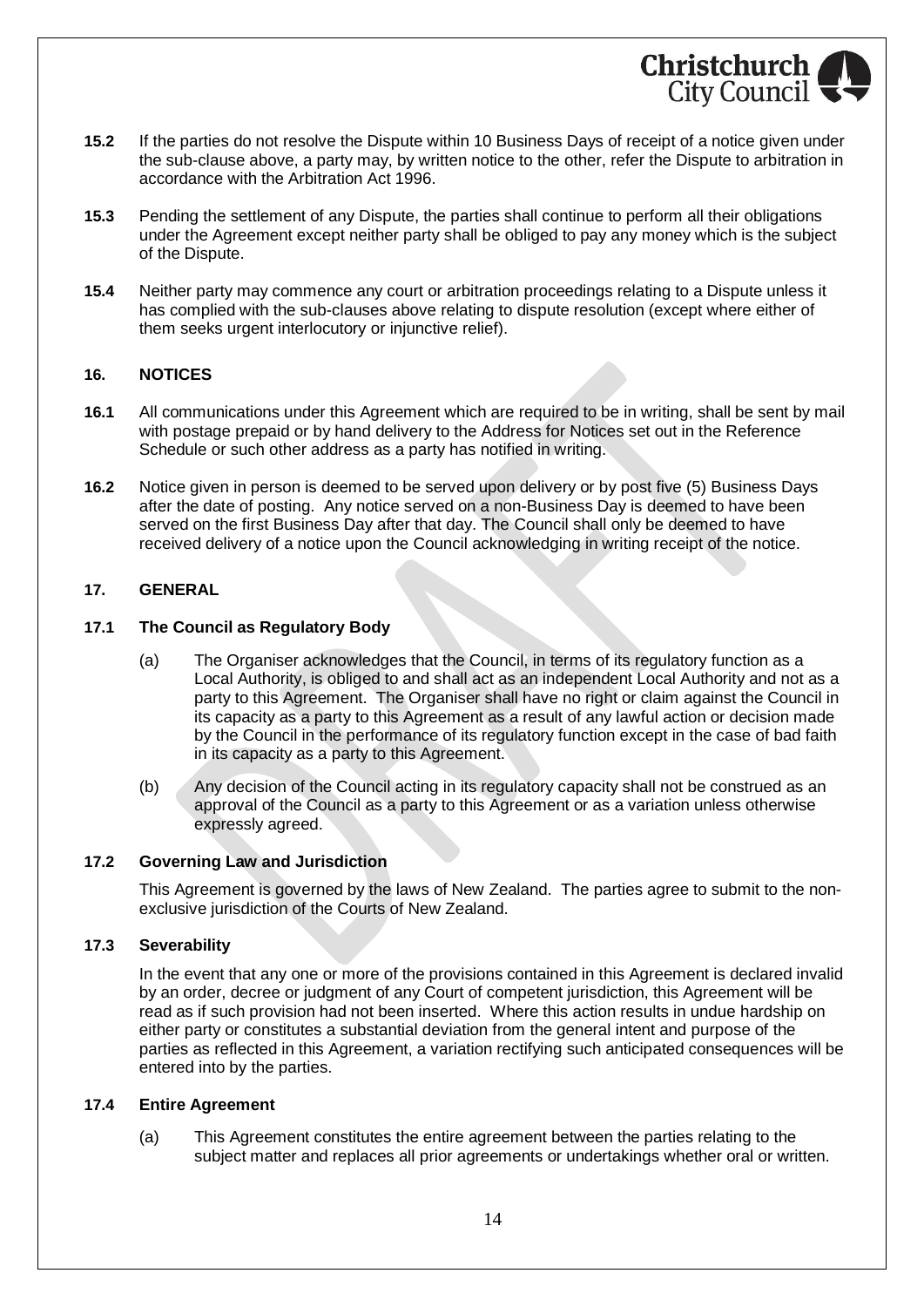(b) Each party, except to the extent qualified herein, confirms that on entering into this Agreement it has not relied upon any statement, warranty or other representation made or information supplied by or on behalf of the other party.

**Christchurch** City Council

#### **17.5 Variations**

This Agreement cannot be amended, modified or varied except in writing signed by the Council's Representative and the Organiser's Representative.

#### **17.6 Waiver**

No right under this Agreement shall be deemed to be waived except by notice in writing signed by each party. A waiver will not prejudice rights in respect of any subsequent breach.

#### **17.7 No Partnership**

Nothing in this Agreement constitutes the parties as partners or as agents for each other. No party has any authority to bind the other or act on its behalf except to the extent expressly provided for in this Agreement.

#### **17.8 Assignment**

The Organiser, may not assign its rights or obligations under this Agreement without the prior written consent of the Council. The Organiser acknowledges and agrees that the Council may, at its discretion, without the consent of the Organiser, assign any or all of its rights or obligations under this Agreement to any related third party or joint venture partner; provided that the Council notifies the Organiser of the assignment in writing.

#### **17.9 Costs**

Each party shall bear its own costs (including legal costs) of and incidental to the negotiation, preparation and execution of this Agreement. All costs (including legal costs) incurred by the Council in enforcing the provisions of this Agreement where the Organiser commits a default, shall be met by the Organiser.

#### **18. DEFINITIONS AND INTERPRETATION**

#### **18.1 Definitions**

In this Agreement unless the context otherwise requires:

**"Business Day"** means a day on which registered banks are open for business in Christchurch excluding Saturdays, Sundays and Canterbury Anniversary Day. A business day shall be deemed to commence at 9:00 am and to terminate at 5:00 pm New Zealand time (standard time or summer time, as appropriate).

**"Confidential Information"** means all information relating to the other party or the other party's business of which a party becomes aware by virtue of its relationship with the other party under this Agreement and any other agreement between the parties, and shall include the matters set out in this Agreement.

**"GST"** means Goods and Services Tax in terms of the Goods and Services Tax Act 1985, at the rate prevailing from time to time.

**"Local Authority"** means City, District and Regional Councils.

**"Products and/or Services"** means the products and/or services described in the Reference Schedule (if any) to be provided by the Council in connection with the Event.

**"Term"** means the term of this Agreement as specified in the Reference Schedule.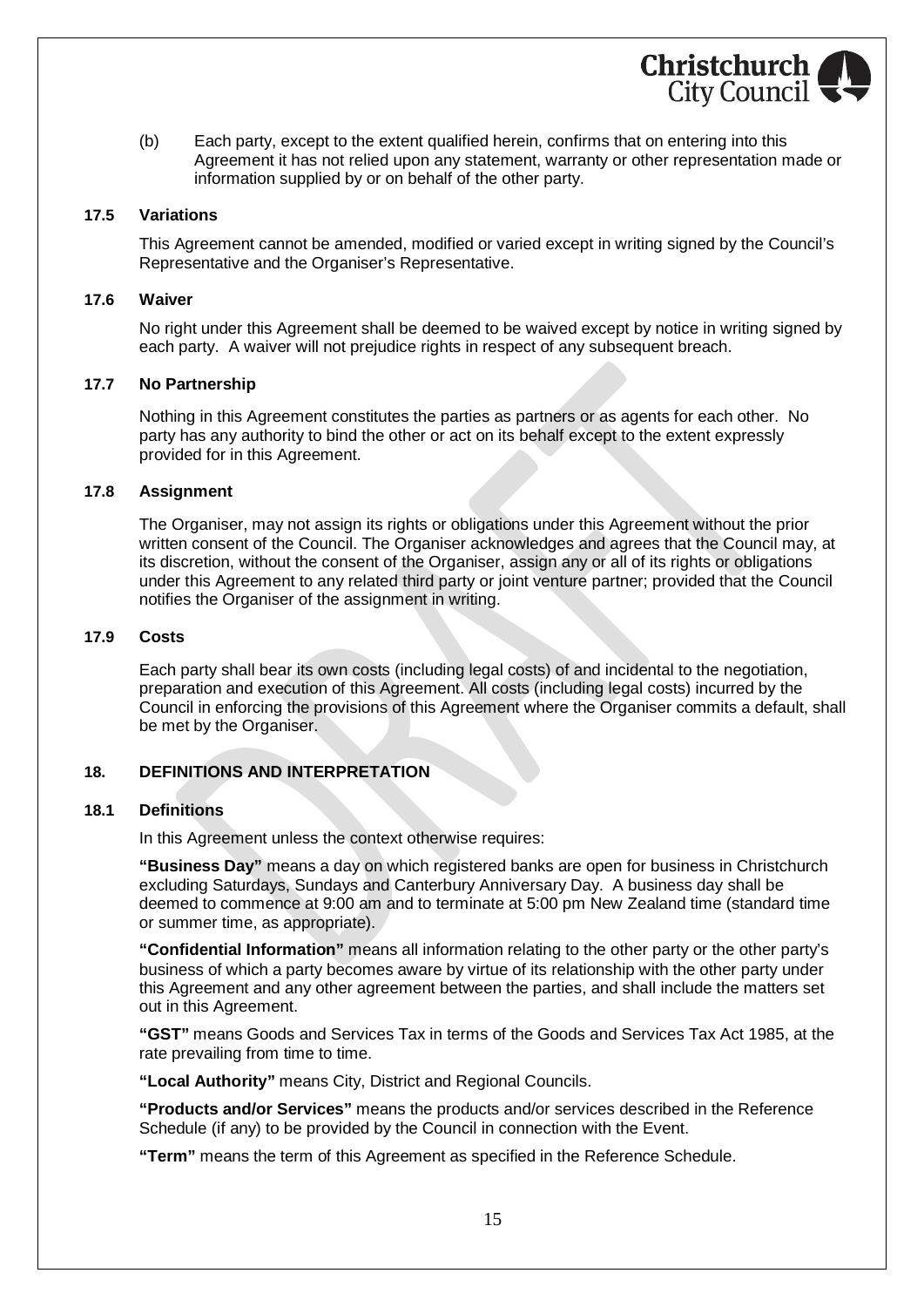

#### **18.2 Interpretation**

In this Agreement unless the context otherwise requires:

- (a) References to **"parties"** refer to parties to this Agreement and include successors and, in the case of the Sponsor, permitted assigns and, in the case of the Council, assigns.
- (b) Reference to **"Council"** and **"Organiser"** includes reference to their employees, agents, consultants and contractors.
- (c) Reference to **"persons"** includes reference to companies, partnerships, associations, trusts, Council-Controlled Organisations, Government Departments and Local Authorities.
- (d) Headings and emphasis are for convenience only and shall not affect interpretation.
- (e) Words importing the singular include the plural and vice versa and words importing a gender include any gender.
- (f) References to clauses and schedules are references to clauses of and schedules to this Agreement.
- (g) A covenant or agreement on the part of two or more persons binds them jointly and severally.
- (h) Where a party's approval is required pursuant to any provision of this Agreement, that approval is not to be arbitrarily or unreasonably withheld or delayed.
- (i) All monetary amounts are stated **exclusive** of GST and in New Zealand dollars unless stated otherwise.
- (j) A reference to any statute includes a reference to any regulation, proclamation, ordinance or by-law made under that statute and extends to any statute, regulation, proclamation, ordinance or by-law varying, consolidating or replacing the same.
- (k) A reference to a document includes an amendment or supplement to, or replacement or notation of, that document.
- (l) Where the day on or by which anything is to be done is not a Business Day, that thing must be done on or by the following Business Day.
- (m) No rule of construction applies to the disadvantage of a party because that party was responsible for the preparation of this Agreement or any part of it.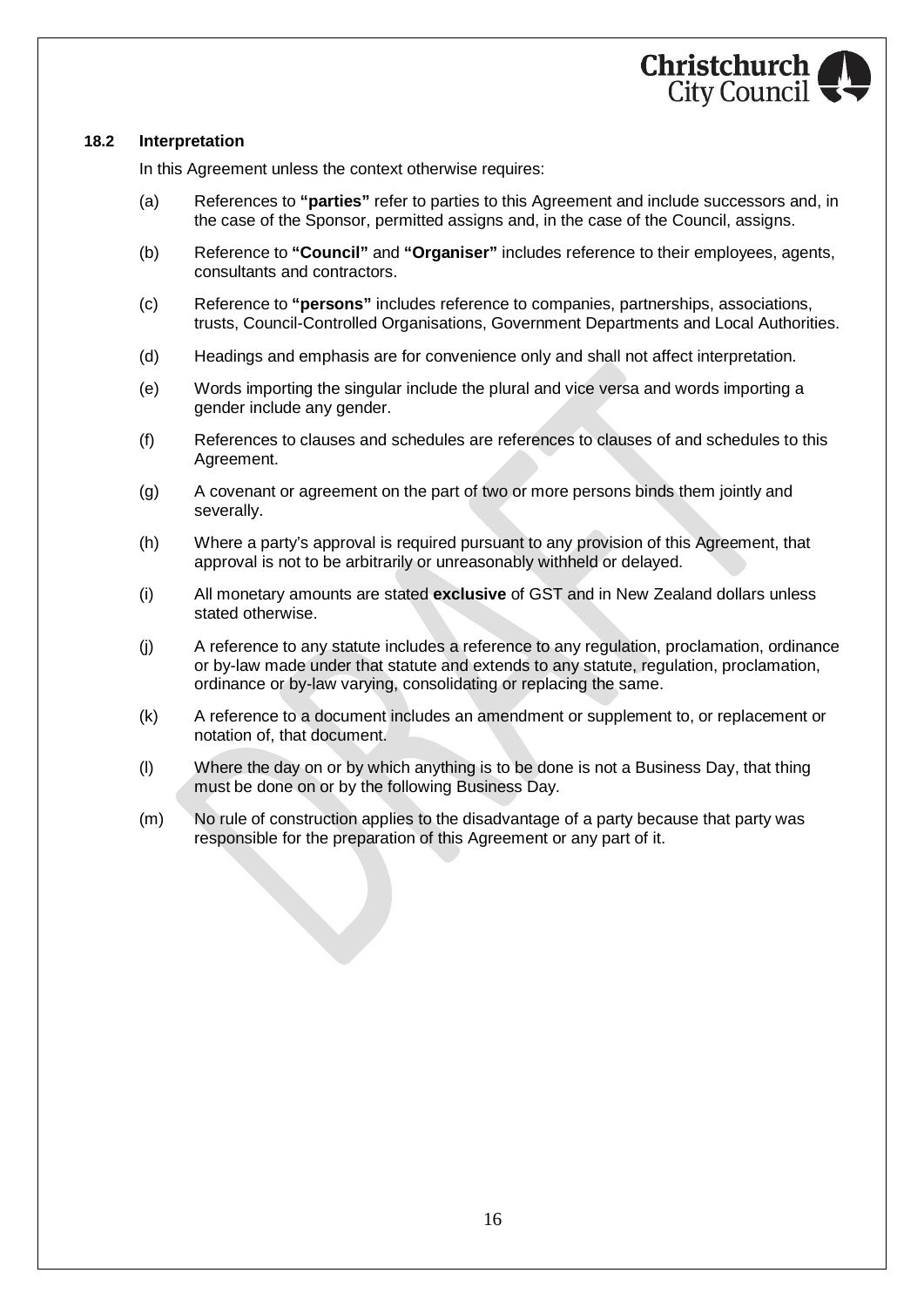

## **SCHEDULE ONE – RIGHTS AND ENTITLEMENTS**

Promotional Material

**The Organiser will:**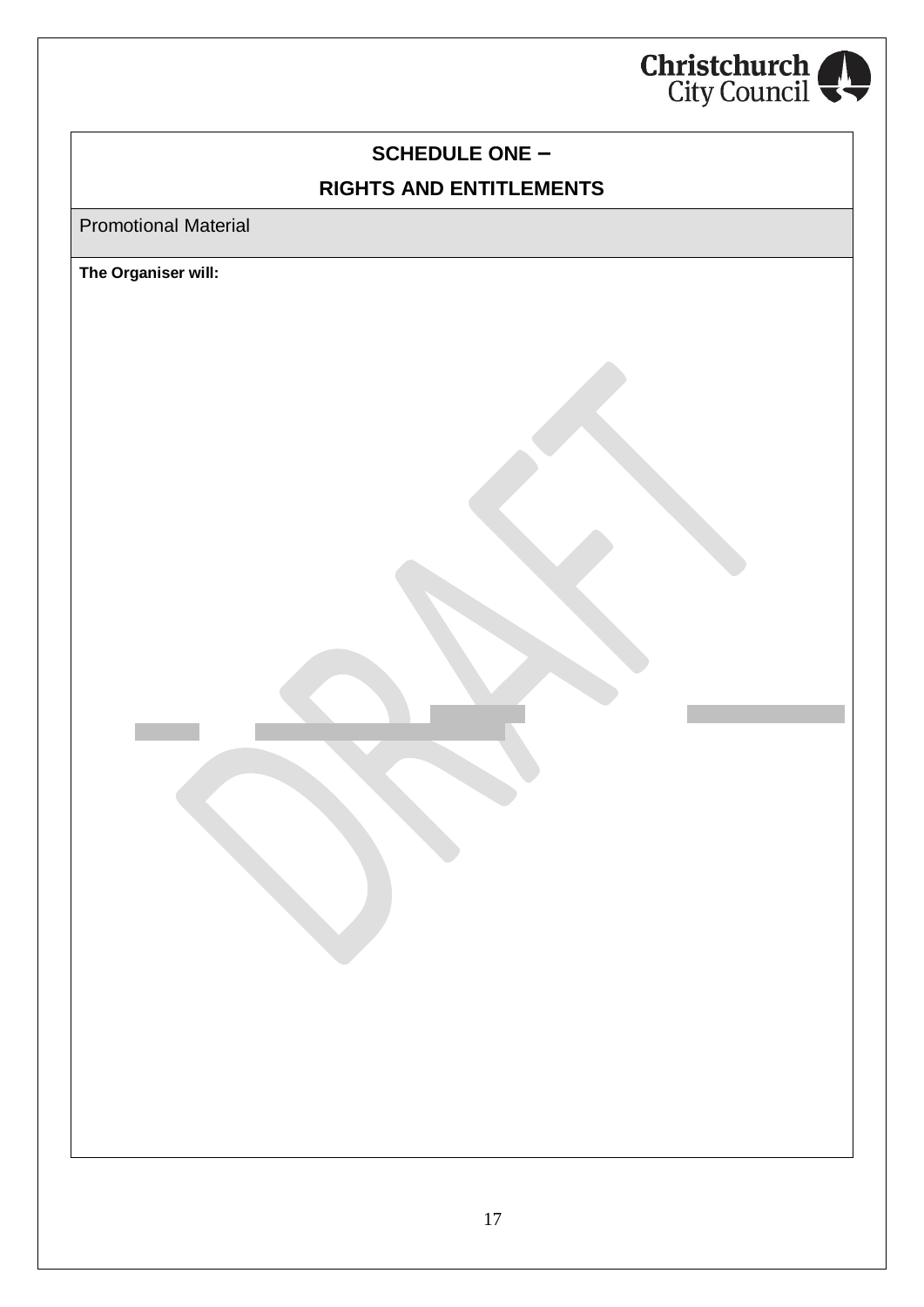

| Publicity               |  |
|-------------------------|--|
| The Organiser will:     |  |
|                         |  |
|                         |  |
|                         |  |
|                         |  |
| The Organiser will:     |  |
| <b>Other Conditions</b> |  |
| The Organiser will:     |  |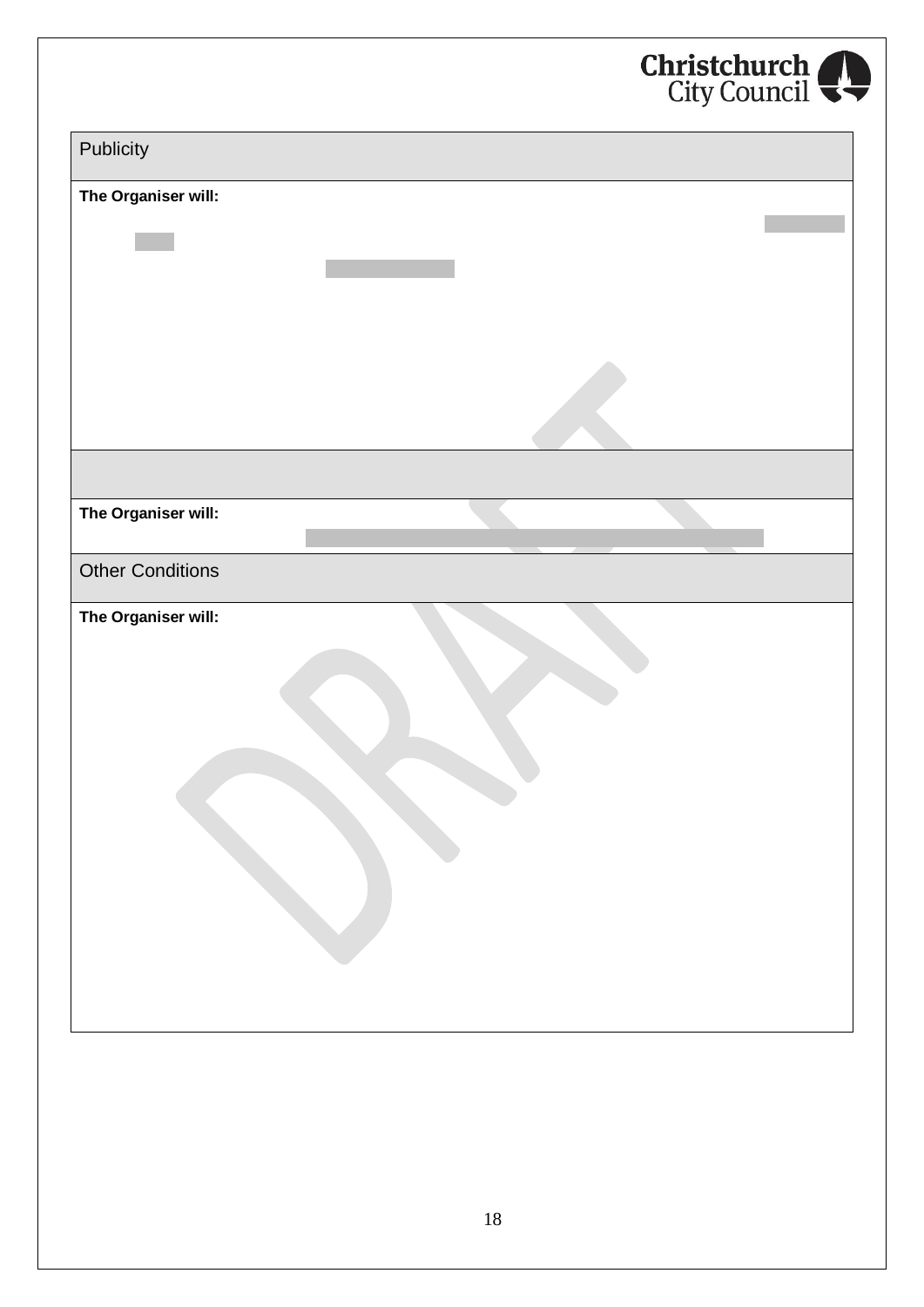## **Christchurch** City Council

## **SCHEDULE TWO EVENT REPORT**

**Please report back on your achievement (or otherwise) as per the original assessment criteria:** (please note the information provided will stay strictly confidential within the Council.

An Event Report will be required within six (6) weeks of the Event to formally report to Council, inclusive of the following:

- · How the conditions outlined in the Agreement have been met
- · Specific inputs, outputs and/or outcomes as outlined in the funding agreement have been achieved (including a breakdown on registrations i.e local, national and international participation numbers)
- · Proof of delivery/ success of the Event for all measures stated in the application form.
- An Event Evaluation in accordance with clause 3.9 of the agreement
- · Copies of receipts showing the expenditure of the funding or audited accounts including the overall final Event budget.
- · Detailed outline of all marketing and promotional achievements i.e. list and include copies of newspaper ads or articles, approximate number of radio and television ads, copies of all promotional material produced, website statistics, and all other marketing material and achievements).
- · Audited attendance figures (spectators and event participants) including an outline of the methodology use and a breakdown of confirmed figures and estimated totals
- · Inventory of employment opportunities provided, list of full and part-time positions as well as staff hired for the implementation of the Event.
- · Provide the total number of volunteers involved with your event
- · Provide the total number of hours contributed by volunteers
- · Provide information on the amount of waste removed from the event and the waste streams it was entered into (landfill, recycling, organics); when skips are used the Organiser must provide the specific weights of the skips (information can be accessed from your waste management provider), otherwise, the number of wheelie bins used for each waste stream.

Objectives achieved (as per Event Objectives in the Reference Schedule):

**Please note that the balance of the funding may not be released until the Event Report is received.**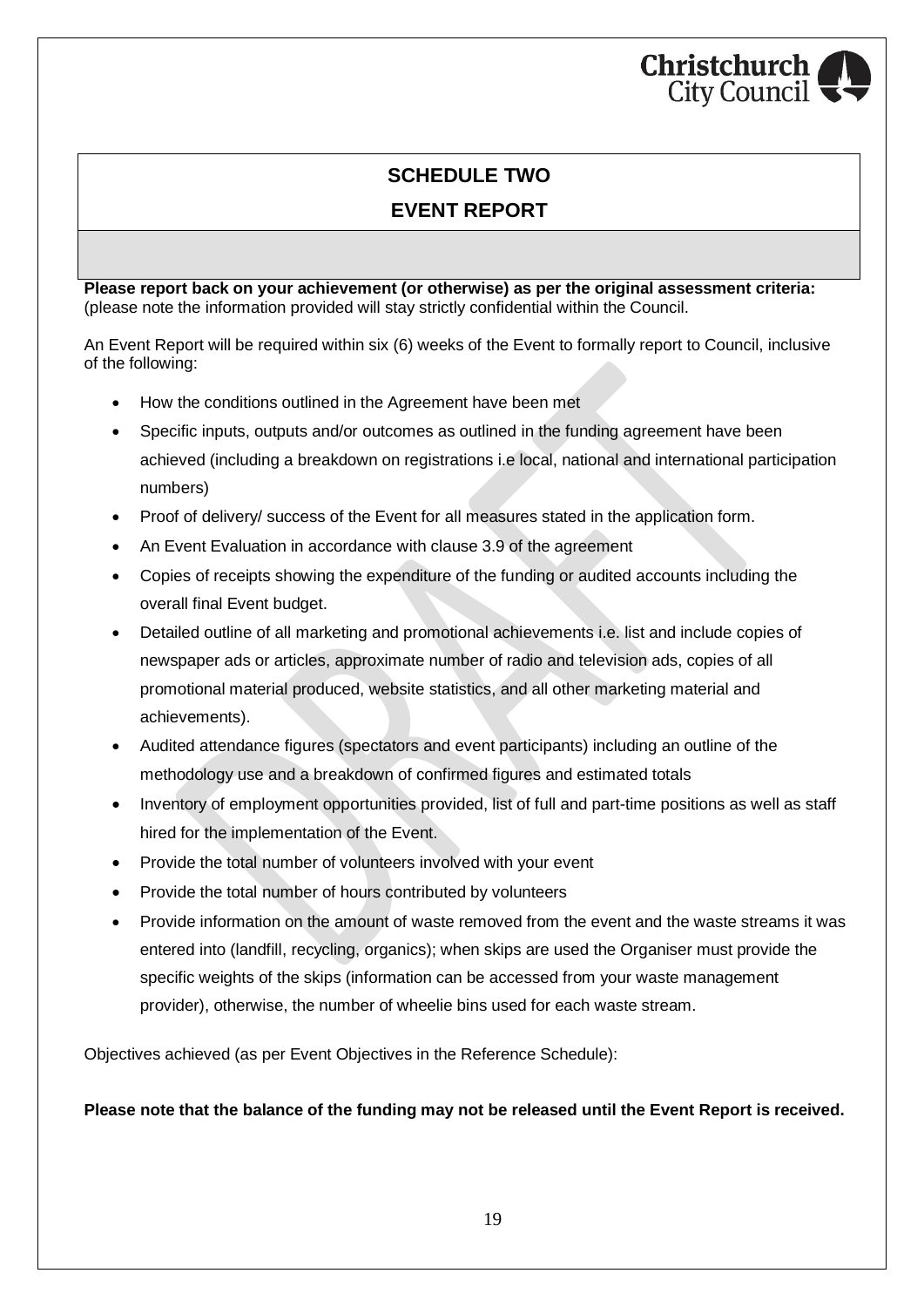

## **SCHEDULE THREE SPECIAL TERMS**

#### **COUNCIL CONTRIBUTION TO EVENT**

- 1. The parties agree and acknowledge that the Sponsorship made by the Council to the Event is likely to contribute to the success of the Event and that if the Event is successful, the Organiser may wish to sell, transfer, dispose of, licence or otherwise alienate the Event to a third party, or to host the Event outside of Christchurch.
- 2. If the Organiser intends to sell, transfer, dispose of, licence or otherwise alienate the Event, or hold the Event outside of Christchurch ("**Third Party Arrangement"**) during, or after the expiry of this Agreement, the Organiser will provide written notice to the Council of the proposed Third Party Arrangement and shall give the Council an opportunity to participate in the Third Party Arrangement, at the Council's option.
- 3. The Organiser agrees and acknowledges that the Council, in contributing the Sponsorship Sum and Support to the Event, is likely to have increased the value in the Event. If the Organiser determines that it shall enter into a Third Party Arrangement, and the Council has not notified the Organiser within four weeks of notice of the Third Party Arrangement of its intention to participate in such arrangement in accordance with the sub-clause above, the Organiser shall be free to enter into the Third Party Arrangement, provided that the contribution of the Council shall be taken into account in determining the payment or other benefit ("**Payment"**) to the Council in accordance with the sub-clause below.
- 4. The Organiser agrees that it shall make the Payment to the Council to recognise the contribution of the Council to the Event, which shall be at a value agreed between the parties or, failing their agreement, at a price to be determined by an independent chartered accountant nominated by the parties. The Payment shall be made contemporaneously with the entry by the Organiser into the Third Party Arrangement. If the parties are unable to agree in respect of any of the matters set out in this clause, the provisions of the Dispute Resolution clause shall apply.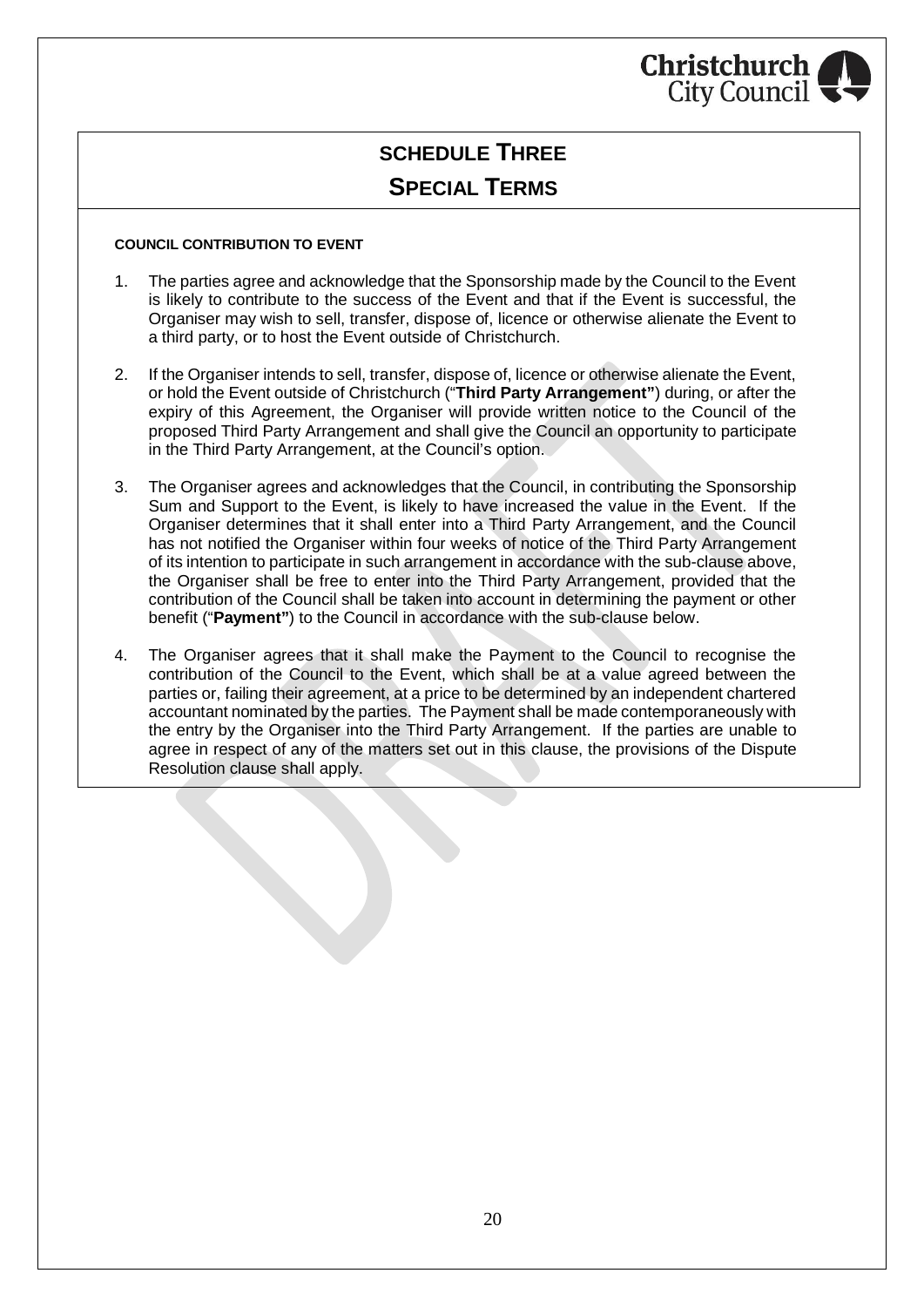

## **SCHEDULE FOUR – INSURANCE CERTIFICATES**

*Attach relevant insurance certificates*

21